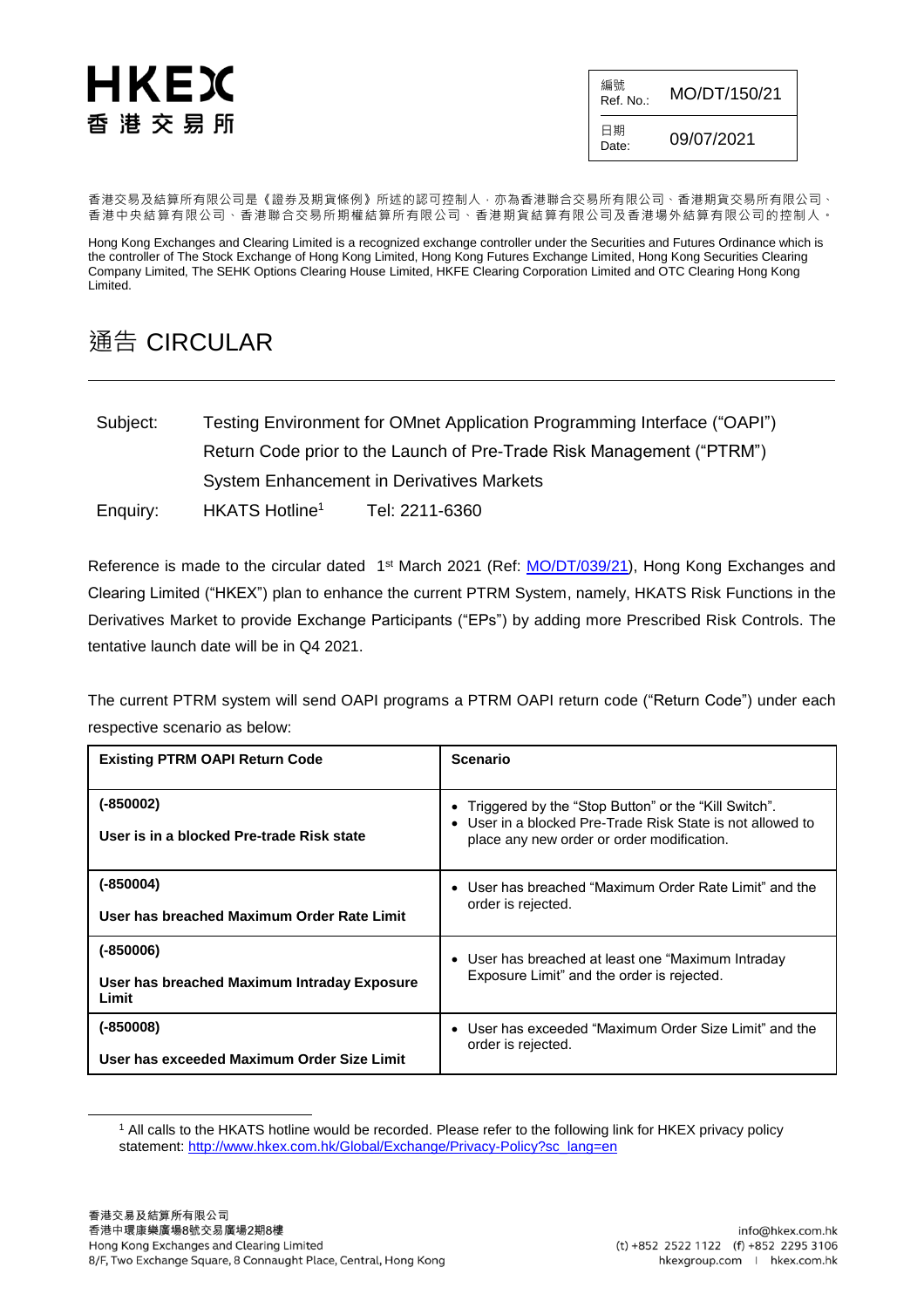

| <b>New PTRM OAPI Return Code</b>              | <b>Scenario</b>                                         |
|-----------------------------------------------|---------------------------------------------------------|
| (-850010)                                     | User has breached an Execution Throttle Limit and the   |
| User has exceeded Execution Throttle limit    | transaction is rejected.                                |
| (-850012)                                     | User has breached a Max. Block Trade Size limit and the |
| User has exceeded Max. Block Trade Size limit | transaction is rejected.                                |
| (-850014)                                     | • User has exceeded an Intraday Position limits and the |
| User has exceeded Position limit              | transaction is rejected.                                |

There will be 3 additional Return Codes after the PTRM enhancement:

All 3 new and 4 existing Return Codes share the same structure. No program change is expected for Vendors/ OAPI Developers' OAPI programs to receive the 3 new Return Codes. Unless, there is any specific logic in place to restrict the reception of the 3 new Return Codes.

In order to facilitate EPs to verify, if necessary, the reception of the 3 new Return Codes, a testing environment with the enhanced PTRM system will be set up and be available for EPs to verify their OAPI programs. Details of the testing environment, including IP address, operations schedule and application arrangement will be distributed to EPs via email by 09 July 2021. EPs are strongly recommended to verify their OAPI programs and confirm the proper reception of the 3 new Return Codes.

|  |  |  |  |  |  |  | The key dates for the introduction of the enhanced PTRM system are as follows: |
|--|--|--|--|--|--|--|--------------------------------------------------------------------------------|
|--|--|--|--|--|--|--|--------------------------------------------------------------------------------|

| <b>Tentative Dates</b> | <b>Activities</b>                                                           |
|------------------------|-----------------------------------------------------------------------------|
| 09 July 2021           | Release of the new testing environment for the verification of the new PTRM |
|                        | OAPI return codes                                                           |
| Q4 of 2021             | Market Rehearsal                                                            |
| Q4 of 2021             | <b>Production Launch</b>                                                    |

\*\*EPs can find the detailed functions and rollout schedule from the materials below:

[HKATS Risk Functions Enhancement Information Paper](https://www.hkex.com.hk/-/media/HKEX-Market/Services/Trading/Derivatives/Trading-Mechanism/Pre-Trade-Risk-Management-(PTRM)-System-in-Derivatives-Markets/Information-Paper/PTRM2InfoPaper20210301.pdf?la=en) [HKATS Risk Functions Enhancement Briefing Materials](https://www.hkex.com.hk/-/media/HKEX-Market/Services/Trading/Derivatives/Trading-Mechanism/Pre-Trade-Risk-Management-(PTRM)-System-in-Derivatives-Markets/PTRM2Briefing_20210324.pdf?la=en)